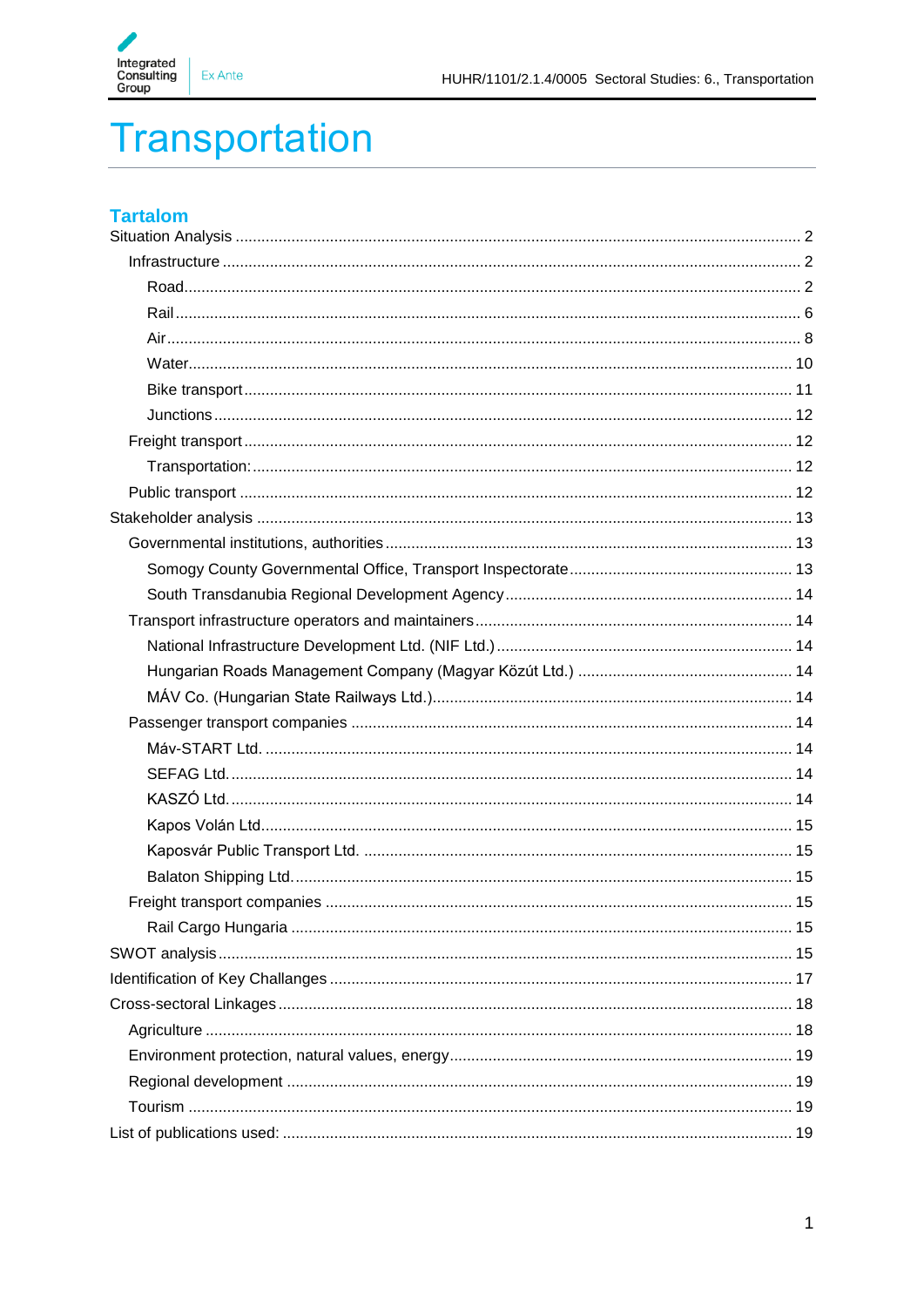

# <span id="page-1-0"></span>**Situation Analysis**

The position Somogy county fulfils in the regional structure of Hungary is determined by its geographical characteristics: the region is situated south Hungary running across southwest part of the country, alongside the axis of Lake Balaton - river Drava. Based on its position the county could play significant role in strengthening cooperation with the western and southern border regions in particular, but building partnerships is still quite slow even after joining the EU in 2004 (HU) and 2013 (HR), resulting in constructing more motorways and opening up border crossing points.

Transport structure of the region quite depends on its location. Transport routes northwards are blocked by Lake Balaton 70 km lengthwise in the northern part – except for the port in Szántód which is, however, not of competence to have enough permeability for letting through a national level transport. In southern and southwest parts of the county river Drava actually acting as the border river between Hungary and Croatia set a bar against transport, and road border crossing points can be found only at Berzence and Gola, Barcs and Terezino Polje. In spite of the fact that Somogy county is not neighbouring the Danube directly, the river with its very few crossing facilities does not help extending the transport connections of Somogy county eastwards, resulting in weak relations to the east. Connections to the western, northwest parts of the country are equally low and existing poor road network is not helping to improve it either. To sum up, Somogy county is to be considered relatively isolated.



**Chart 1: Motorway M7 (E71)**

#### <span id="page-1-1"></span>**Infrastructure**

#### <span id="page-1-2"></span>**Road**

*Motorway E71 and Highway No.7:* A transport route of international importance running through Somogy county is the motorway **E71 (M7-7)** leading to the Adriatic Sea. The motorway is the domestic road section of the European TEN-T network as well as of Pan-European corridor (corridor V/b), connecting the county to the capital Budapest. The length of the Hungarian section of the corridor is over all (from Budapest to Letenye) reducing the load on highway No. 7; latter secures the continuous running 50 km length alongside Lake Balaton which is extremely important in the summer holiday season. Function of highway No.7, however, has changed when motorway M7 was constructed: now it contributes to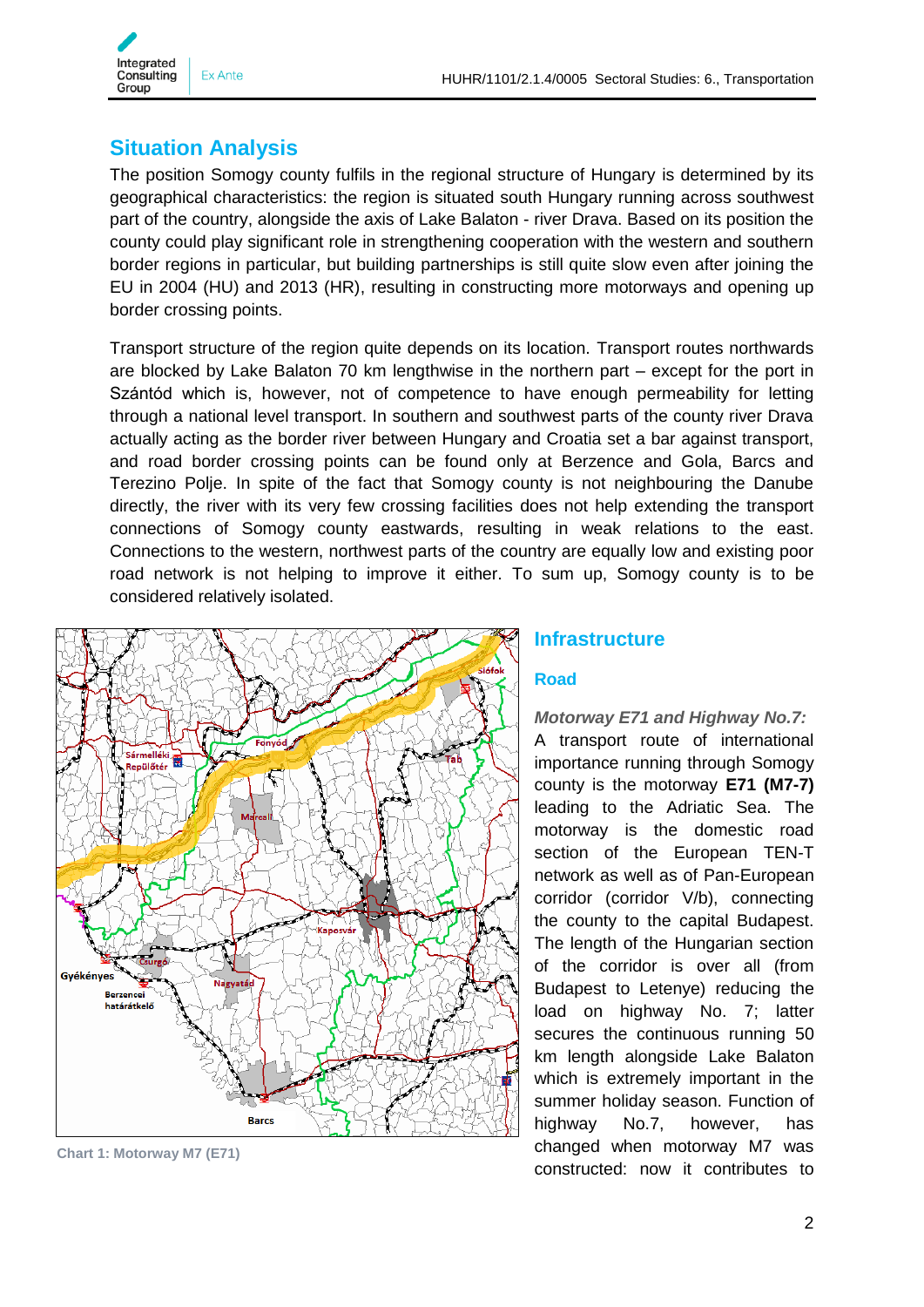

distributing the traffic volume and primarily serving for the efficient regional transport. It is considered as a highway helping to build missing links between settlements and lessen



traffic volume.

#### *Highway E73/6:*

**Highway E73/6** runs across a small area of the county but the border crossing at Barcs the road is heading to is of great importance. This route makes the capital Budapest and Pécs connected. In spite of the fact that the Budapest-Pécs section of motorways M6/M60 has been linked to the transport network, access to the capital is not as good as on the previous one. Reconstruction of the highway to a semi-

**Chart 2 Highway No. 6 (TEIR)**

motorway leading to Barcs and connected it to the semi-motorway A13 of Croatia would result in favourable changes in the transport structure of South-Somogy.

#### *Semi-motorway M9 (E65):*

Construction of **semimotorway M9** would contribute to creating links between the northwest and southeast parts of the country. M9 is expected to be one of the main roads of national significance, with the aim of changing the domestic transport network of radiate structure. The



**Chart 3 Conception for constructing M9 (TEIR, SM Regional Development Plan of South-Somogy)**

route with its east-west dimension would make access either to the western and northwest or the eastern parts of the country by running through the settlements of Sopron – Szombathely – Zalaegerszeg – Nagykanizsa – Kaposvár – Dombóvár – Szekszárd – Szeged. Important element of the route is the bridge spanning over the Danube at Szekszárd, formally opened in 2003. The bottlenecks would be removed by making a direct road access to the Great Plain by constructing the section between Kaposvár and Bonyhád as well.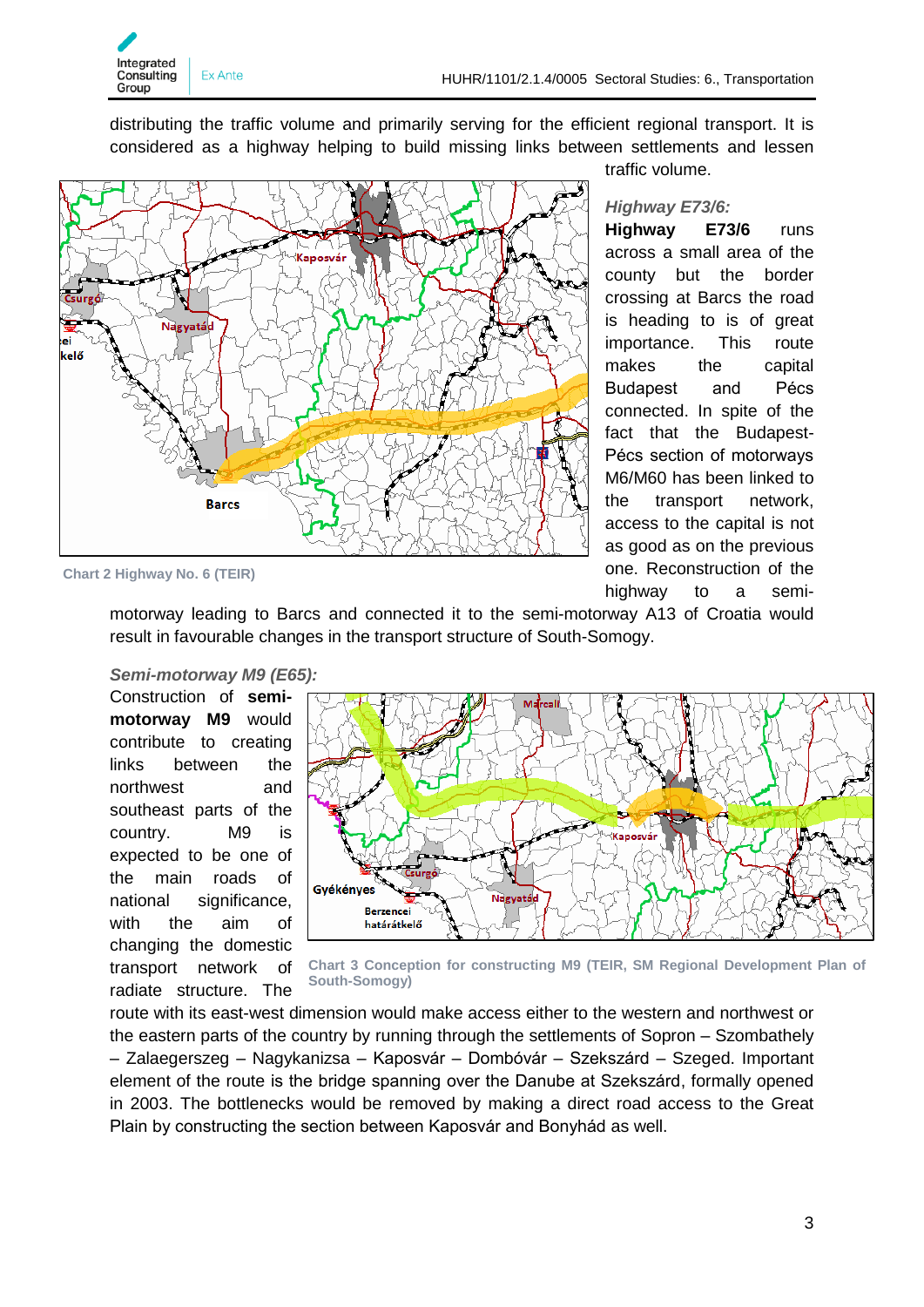

#### *Plans on constructing M75:*

The western section of M75 between Nagykanizsa and Kaposvár is not expected to be constructed before 2025. Till then, based on the medium-term country-level estimations on traffic load road transport will be served by highway No. 61.

*Highway E661/68.:*



The link between the two highways of international level is created by **highway E661 (No. 68)** from the boarding point at Balatonkeresztúr to the arriving point at Barcs. Bypass sections of the route between Nagyatád and Marcali will be constructed by the end of 2014, expected to be followed by a full renovation of the road. These construction works will help improving the efficiency of road transport of the region to a great extent. The quality of the roads justifies the needs for constructing bypasses, e.g. at Lábod, Böhönye, Mesztegnyő, Kelevíz, Kéthely.

There is the **highway No**. **61 of secondary level** running between highways No. 7 and 6 which has been already reconstructed at full length by repairing road surface to hold 11,5 axle load resulting in becoming a highway of good quality, but there are still deficiencies left. After constructing M9 the highway will continue fulfilling vital role in the transport network of the region.

Important elements of the road network of Somogy county are south-east connections, **highways No. 65, 67** and No. **66** connecting Kaposvár and Pécs (no development expected). These are all having bad passage sections.

**Chart 4 Highway Nr. 68. sz. főút (TEIR)**

#### *Highway No. 65:*

There is a short route of **highway No. 65** crossing the county, but the road has been reconstructed overall recently. The section is expected to be extended by a bypass at Ságvár and reconstructed into a four-lane route at Ságvár and Siófok-Balatonkiliti.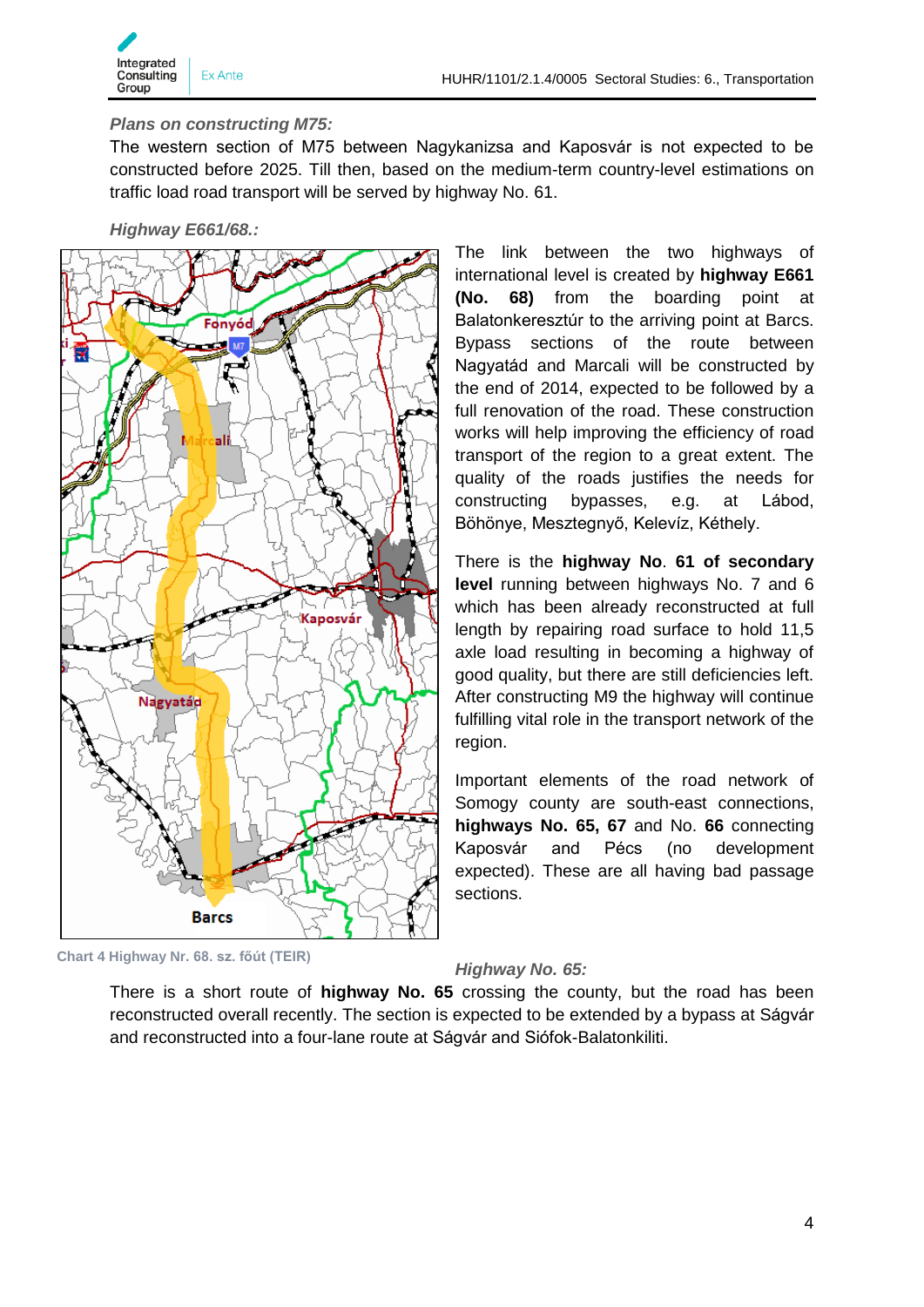

#### *Highway No. 67:*

Construction of a bypass to **highway No. 67** at Kaposvár has got the transport faster and helped reduce heavy traffic volume at Kaposfüred. The highway is now the best amongst the north-south routes. After the construction of motorway M7 the section at Balatonlelle got out of use: the route is connecting to highway No. 7 at Balatonszemes through a bypass at Somogytúr and Látrány and by the road at Rád-puszta. To access from Pécs to motorway M7 more easily, further developments are planned to do such as reconstruction of the highway, construction of bypasses at Somogyaszaló, Mernye, Mernyeszentmiklós, Vadépuszta and Somogybabod and reparation works on road surface to hold 11,5 axle load. These projects are still in preparation phase but will help contribute to significantly reducing travel times to Budapest. Long term plans contain extensions of highway sections outside the county (through Sellye to the border), a new bridge spanning over the river Drava and opening a new border crossing point.

#### *Highway No. 76:*

**Highway No. 76** concerns the county only for a short route in the southern end of Lake Balaton. Constructing plans on building bypass of 7,5 km long at Balatonszentgyörgy and making improvements of road surface to the county border are in preparation phase.



**Chart 5 Highways Nr. 67 (west) and 65 (east) (TEIR)**

#### *Traffic parameters and side road network*

Compared to the more developed regions of Hungary, traffic volumes generally are to be considered quite low except Motorway M7, which serves for a huge transport.

Passenger car transport is concentrating on highways No. 7, 61, 65 and 68, in Kaposvár and Siófok.

For freight transport see the respective section on page 11.

Full length of side road network of Somogy county is 1243 km long officially, albeit there are some areas scattered by villages in the inner parts of the region where road connections among settlements suffer from deficiencies and one from three of them are with dead end, worsening the performance of road transport.

Passenger car traffic is the heaviest on roads of no. 6505 at Kaposvár-Szántód, 6607 at Szigetvár-Kadarkút, 6701 at Kaposvár-Fonyód and 6801 at Barcs-Csurgó-Iharosberény, in the surroundings of Barcs and Csurgó. Significant traffic volume can be experienced in the following areas: at Pécs on the roads no. 6616 and 6703, in the surroundings of Siófok on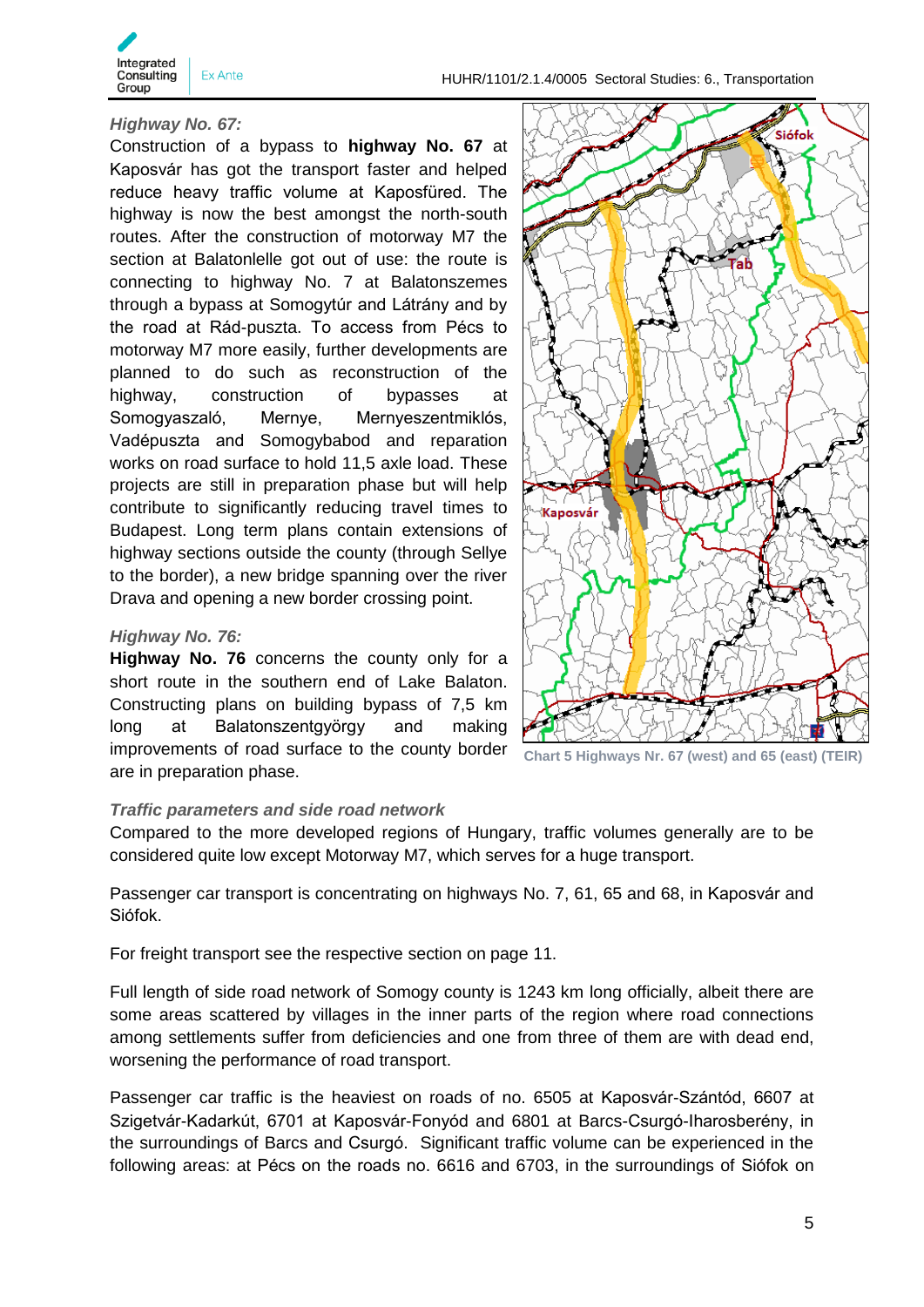

the roads no. 6401 and 6403, at Marcali on 6704, at Nagyatád on the road no. 6809 and at Tab on 6511. Roads no. 6707, 6711 and 6713 creating missing links between settlements located alongside Lake Balaton are sometimes quite crowded. Passages are of high importance.

Quality of the side roads (including capacity, road surface, wideness) is generally low – developments such as renovation of road surface or extension of transport network carried out in the period of 2007-2013 resulted in no significant improvement unfortunately.

#### *Road border crossing points:*

Low number of road border crossing points at the Hungarian-Croatian border proves poor connection between the border regions which doesn't contribute to strengthening crossborder partnerships either.

#### <span id="page-5-0"></span>**Rail**

As the parts of TEN-T transport network two railway lines of international significance cross the region. The rail line running along **Budapest-Gyékényes** heads towards the Adriatic Sea through Croatia and Slovenia. The line serves the need of creating links for Russian, Ukrainian, Polish and Slovak areas to the Adriatic ports. The other important rail line goes along **Budapest–Székesfehérvár–Nagykanizsa (30)** towards Slovenia, Italy and the South-European countries. Although both railway lines belong to the European rail network, their capacity and performance is lagging behind the other lines running in Hungary.

Due to their poor quality, there is speed limit in some sections of the lines. In the recent years there were no developments carried out in rail ending up with deteriorating tracks and long travel times.

The only rail border crossing point can be found at Gyékényes.

#### *Railway line of Budapest– Székesfehérvár– Nagykanizsa (30):*

The entire length of the line is electrified. Passenger trains as well as freight (cargo) trains are also running on the line. Some sections are short in capacity; there would be necessary to make them into double-track lines to assure a faster transport (160km/h).



**Chart 6Railway lines Nr. 30 (north) and 41 (south) (TEIR)**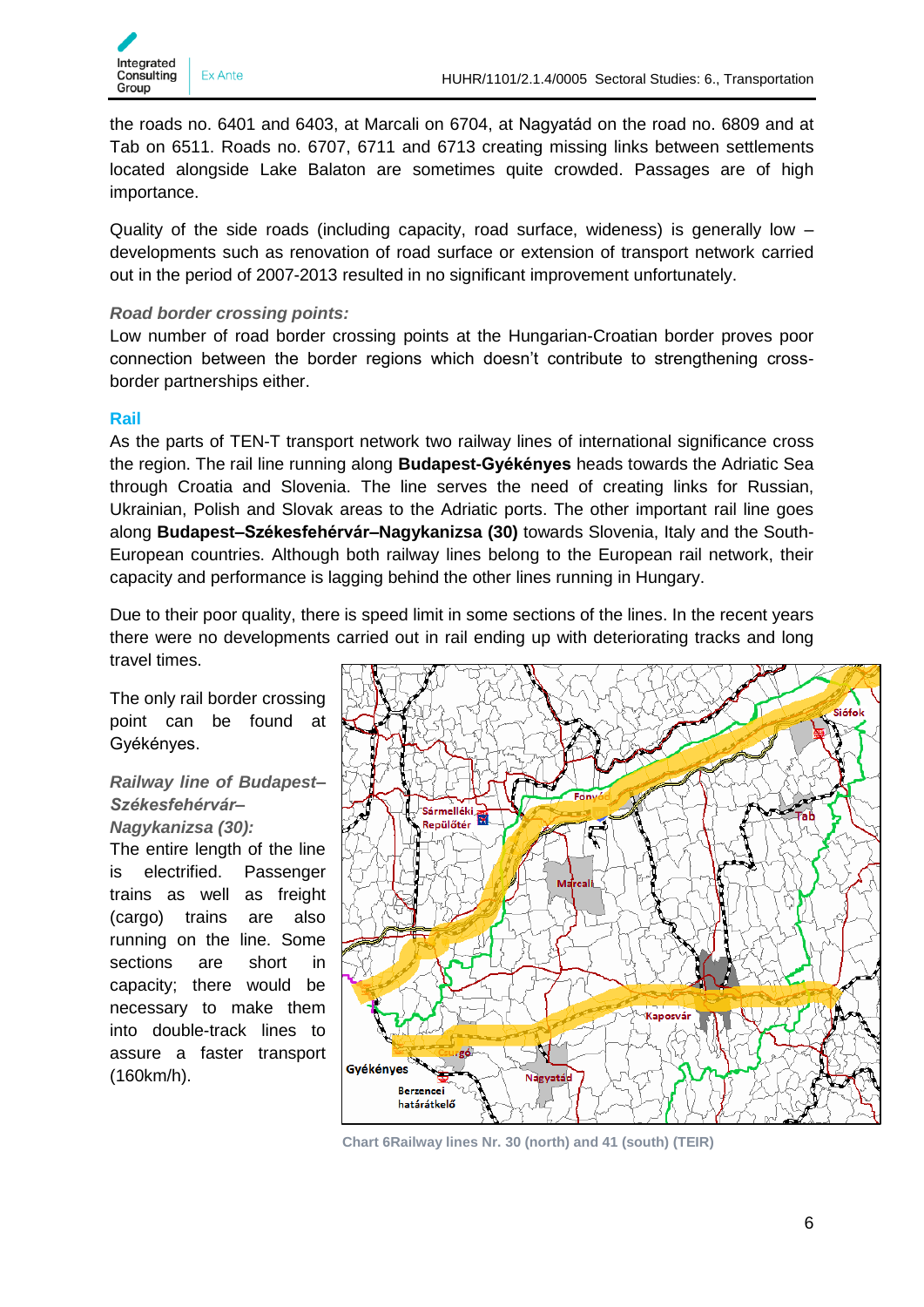

#### *Railway line of Dombóvár–Gyékényes (41):*

Passenger transport as well as freight (cargo) transport is also running on the line – in order to reduce the load on the surrounding network of Lake Balaton. This single-track line possesses poor technical parameters proven by the fact that the maximum speed limit is 60- 80 km/h (10 km/h at some points!). Developments are therefore very necessary to implement; a complete reconstruction is to be carried out from Dombóvár to Kaposmérő, then at Ötvöskónyi and Csurgó.

#### *Railway line of Balatonszentgyörgy–Tapolca (26b):*

Though the line crosses the region for a short route only, it is important to take it into consideration since the line is the only element of the national rail network which accesses to the international main line at Balatonszentgyörök. The single-track line plays important role in the holiday season.



*Railway line of Nagykanizsa–Pécs (60):*

**Chart 7 Railway line No. 60 running along the border between Nagykanizsa and Pécs(TEIR)**

The single-track line goes along the border through the settlements of Murakeresztúr, Gyékényes, and Barcs, but electrified only in the section that connects the lines of No. 30 and 41(Nagykanizsa-Gyékényes).

#### *Other rail lines:*

The two international main lines (30, 41) are connected by three non-electrified side-lines running from North to South. Rail line **Kaposvár–Siófok (35)** serves the greatest coaching traffic on the southern section between Kaposvár and Felsőmocsolád, and the northern areas between Siófok and Tab. The lines of poor quality often allow the trains to run with only a 20-30 km/h speed.

Rail line **Kaposvár–Fonyód (36)** plays a bigger role by having a larger volume of traffic. Between Pécs and Celldömölk high-speed trains are allowed to run on the line.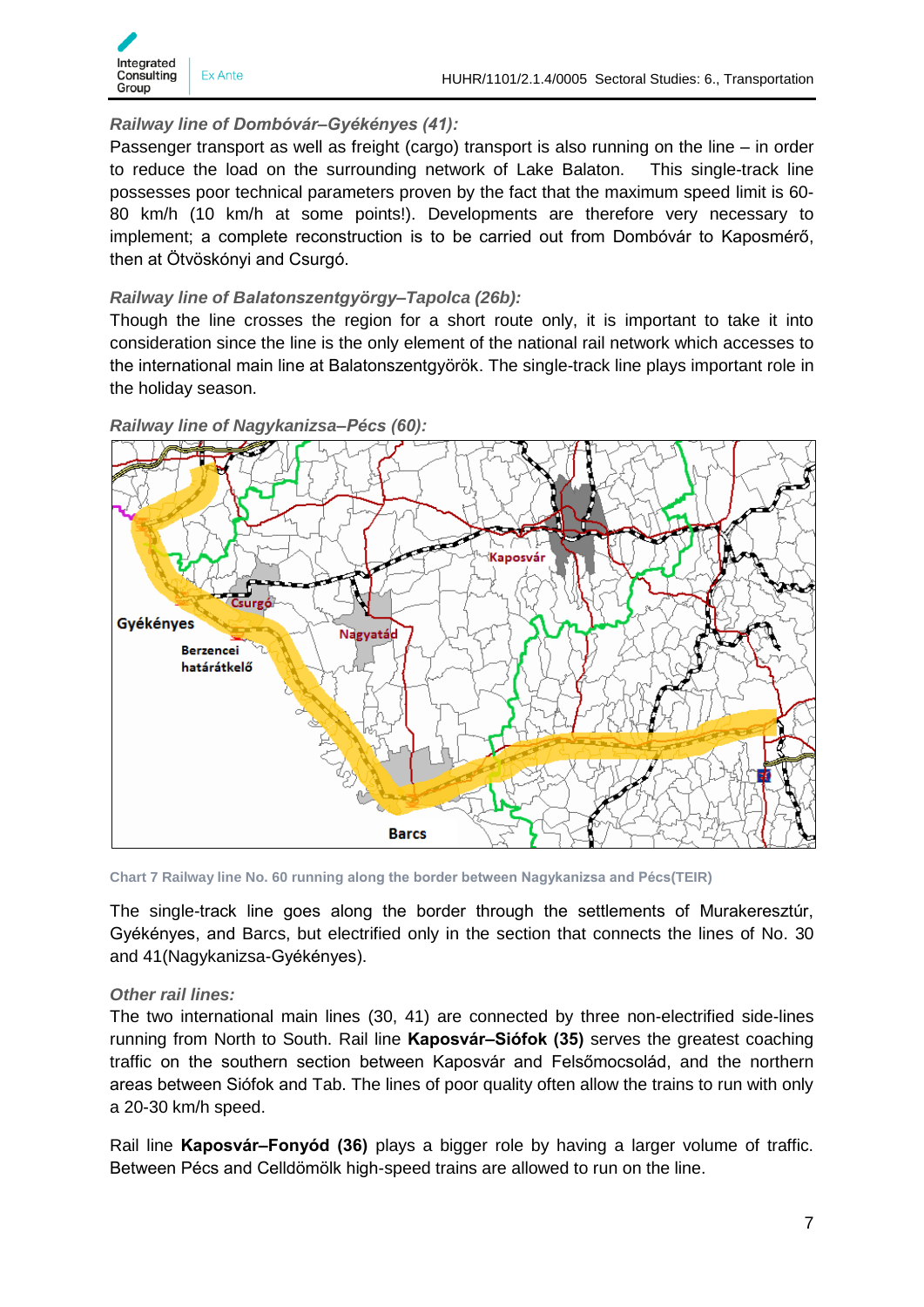

Rail line **Nagyatád–Somogyszob (38)** is 9 km long, but has a good capacity for serving 15 passenger trains a day, though allowing them to run with 20-40 km/h only.

Rail line **Somogyszob–Balatonszentgyörgy (37)** is out of use at the moment.

Rail line **Barcs–Villány (62)** crosses the county for a short route but is out of use at present.

City of Kaposvár is the one who plans establishing an intermodal rail junction with the aim of operating rail freight station. That development would contribute to making significant changes in rail transport of the region.

#### *Dinkey lines:*

There are more dinkey lines running in Somogy county. The railway departing from Balatonfenyves to Csiszta-spa is the only line running along Lake Balaton that is a narrowgauge railway. Its side-lines go to Táska and Somogyszentpál but they are out of use now. Passenger train running on a regular basis are only on the line between **Balatonfenyves– Somogyszentpál** which serves the needs out of season too. It is used not only for tourism purposes. Improvements are being carried out.

The other narrow-gauge railway with its length of 9 km runs across the Landscape Protection Area of Boronka. Today it serves for tourism. In 2013, complete reconstruction has been carried out by SEFAG Zrt. responsibe for the operation.

The 8 km long dinkey line running between **Szenta-Kaszó** also crosses a natural park. Between the settlements of Baláta and Szenta the train delivering passengers by demand only. It serves for tourism. Operated by KASZÓ Zrt.

## <span id="page-7-0"></span>**Air**

There is no air traffic in the county though there are some facilities that can be transformed into airports serving for trade.

Airports using for sport and leasure purposes: Kaposvár-Kaposújlak, Balatonkiliti, Balatonkeresztúr

#### *Siófok-Kiliti Airport:*

**Siófok–Kiliti Airport** is located 5 km south from Siófok, near the highway No. 65. The airport is 1250m long having a 50 m wide grass runway and lighting. A public airport with no international scope. Serving for leasure and sport activities.

In addition, **Hertelendy Castle** has a private airport suitable for receiveing smaller plains and helicopters**.** Serving for luxury tourism. The airport can be used for free.

#### *Taszár Airport:*

The Airport is located 8km south from Kaposvár, near the highway No. 61. The area previously hosted a military base pulled-off in February 2006.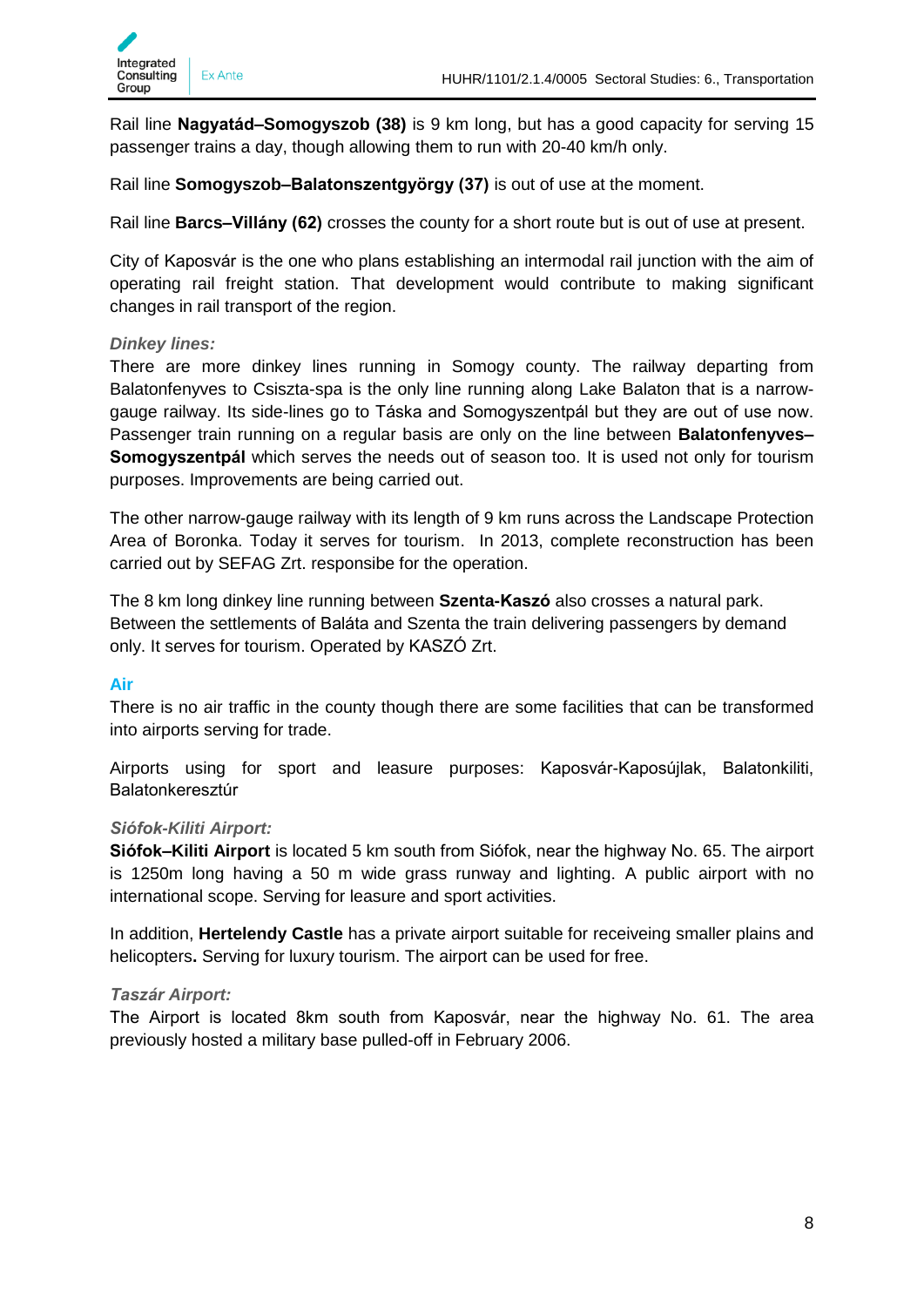#### *Hévíz-Balaton Airport:*

The airport at **Sármellék** is actually located in Zala county but is so near the county of Somogy that it can have impacts on the region too by fulfilling international scope. After having recognized the opportunities the area could offer the operator of the airport developed



**Chart 8 Taszár Airport, Siófok-Kiliti Airport and Hévíz-Balaton Airport (TEIR)**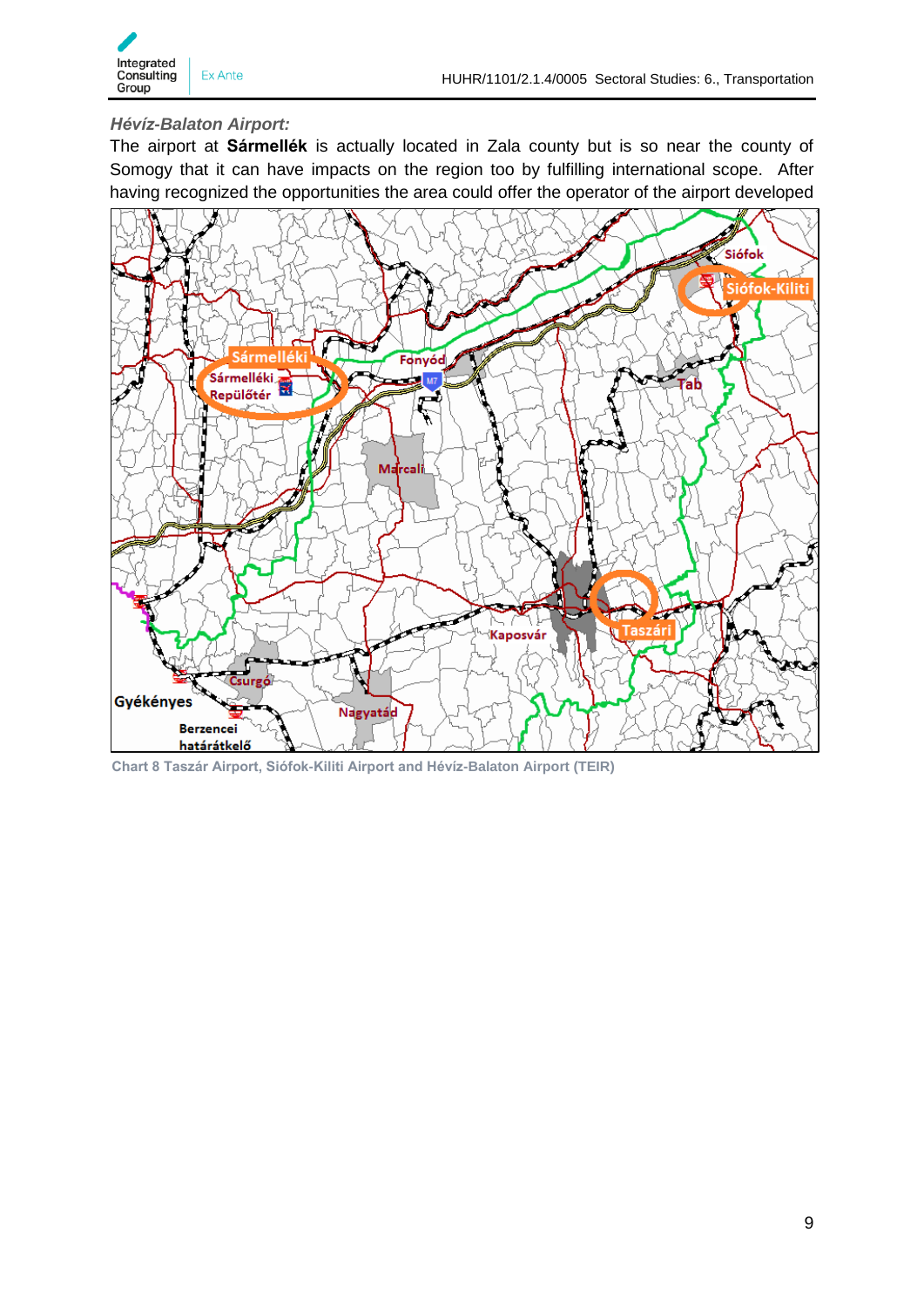

the place into an international airport, opened up in April 2006. In 2007 the establishment was extended by building a new cargo terminal and a logistics centre.

#### <span id="page-9-0"></span>**Water**

Lake Balaton and river Drava and temporarily the Sio canal are used for water transport.

#### *River Drava:*

The border river Drava is not to be considered as an international water transport route. Since Croatia is the member of the EU since 2013, co-operation between the two countries could be deepened more efficiently than it nowadays is.

Shipping on the Drava is possible from the firth to Barcs on a permanent basis; and to Bélavár temporarelly. Merchant-service on the river, however, is quite low. Border ports can not be found, public ports are working at Barcs and Drávatamási. Great potential to be used for water tourism and boating are lieing in the river.

#### *Lake Balaton:*

Balaton shipping as one of the main attractions the lake can offer is primarily serving for tourism, though sometimes water-level problems can set a bar against it. There are 8 ports in the southern part of the lake. To use a ferry you have to go to Szántód, albeit the ferry boats are not working the whole time of the year. It rather serves for tourism than contributing to letting through a great volume of traffic.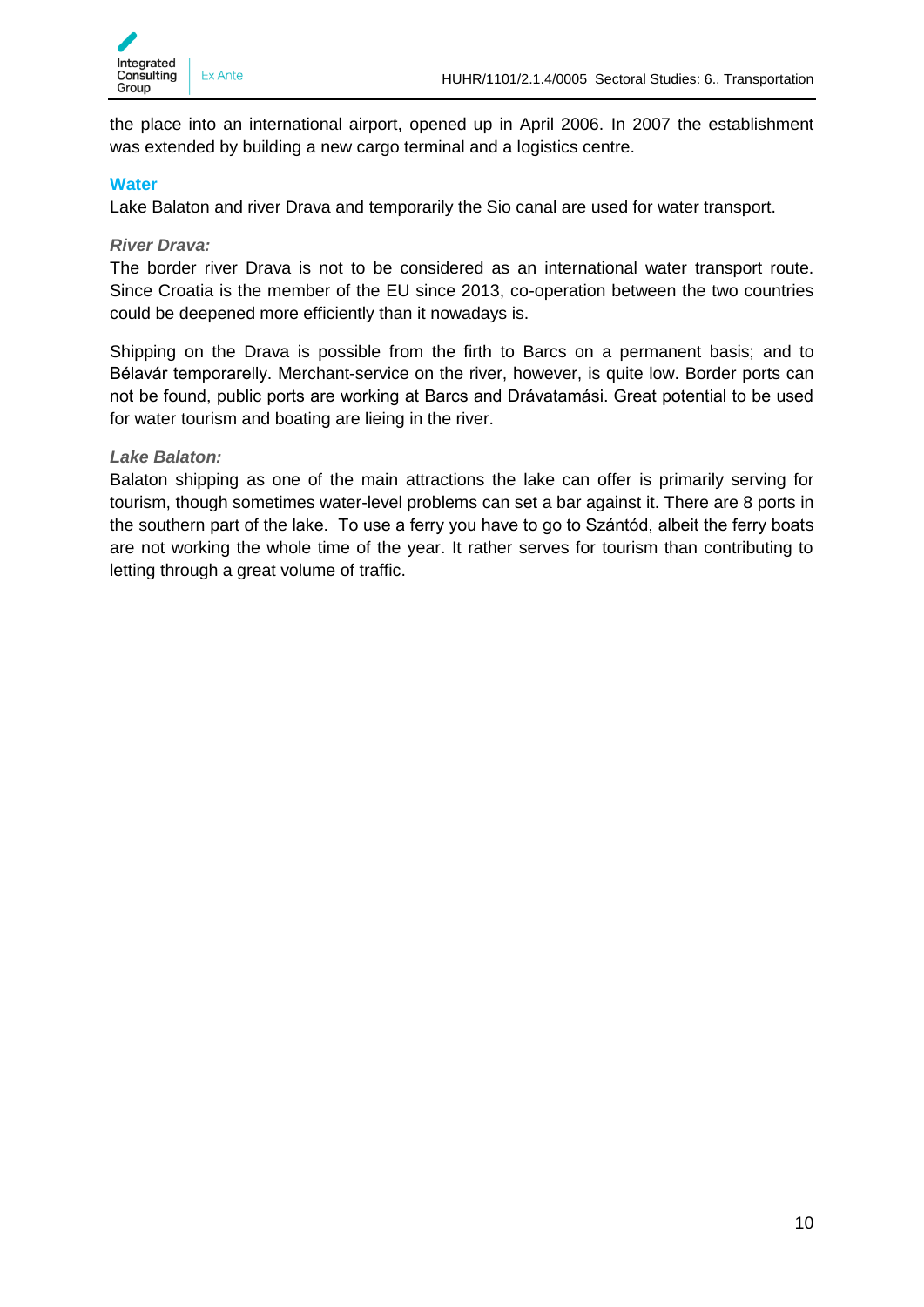



**Chart 9 River Drava in the South, Sio canal northeastward, Lake Balaton highlighted with blue (TEIR)**

There is often mentioned in the development plans to solve the crossing of the lake by establishing a second ferry port at Fonyód and Badacsony, which could significantly help improving the connections northward.

#### *Sió canal:*

Sio canal acts as an inland waterway between Lake Balaton and the river Danube. The canal can be used for shipping periodically since water level is generally low and the good quality of the water bottom can not be maintained for a long time to make the canal passable.

#### <span id="page-10-0"></span>**Bike transport**

Bicycles are becoming quite favourable means of transport nowadays proved by the growing need for riding bicycles to work and for leasure and sport activities as well. If circumstances would be more appropriate number of bycicles riding on the roads was multiplied: cycle infrastructure facilities are still underdeveloped, no cycle track can be found in the county actually. Only one path to be used for cycling is going around Lake Balaton (Balatoni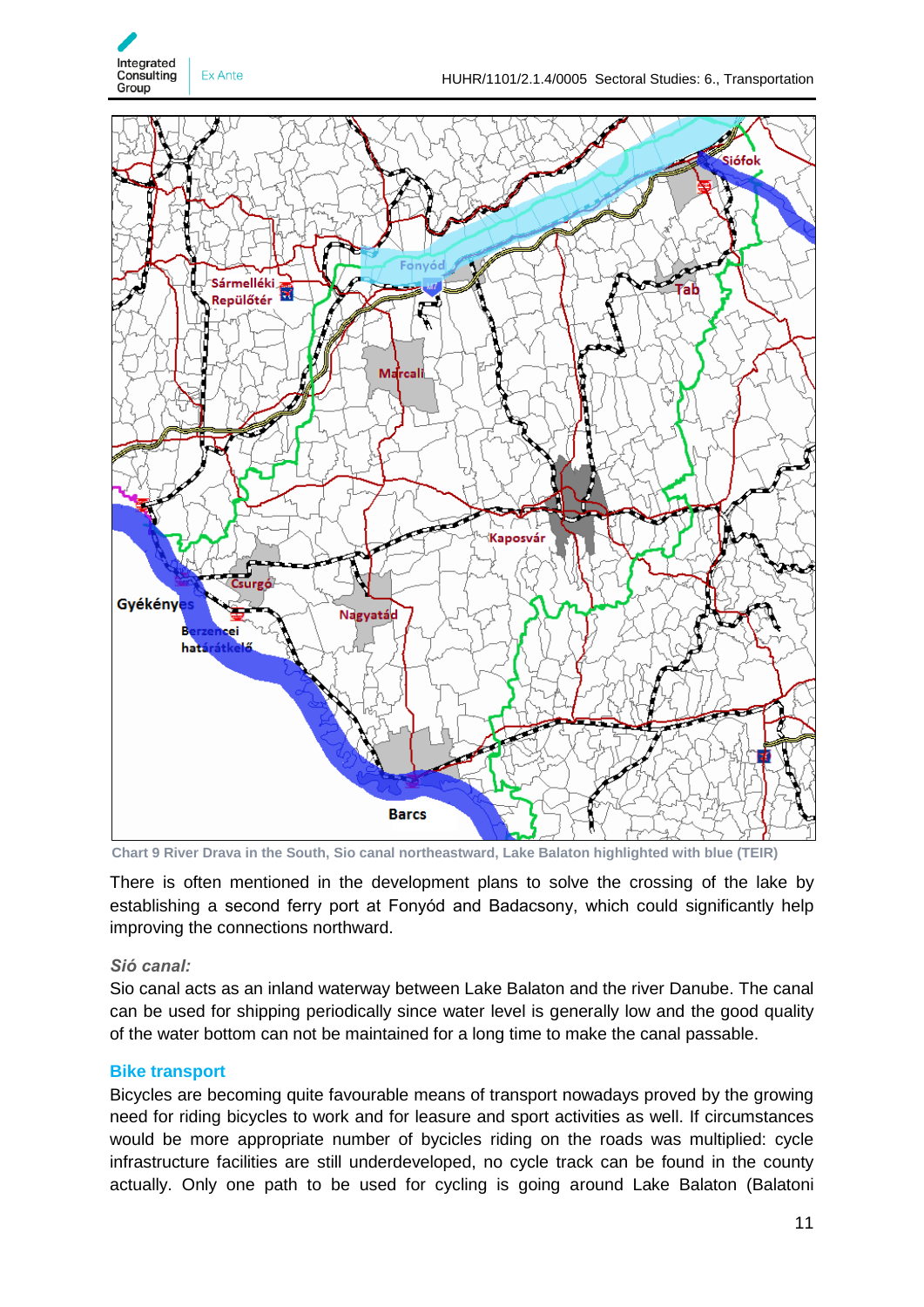

Bringakörút). Existing cycle facilities found in the settlements are not linked to each other – not even in the chief town of the county, and parking is not safe. Now City of Kaposvár os taking measures to establish a small-scale cycing network.

#### <span id="page-11-0"></span>**Junctions**

Kaposvár is functioning as the road and rail junction of greatest significance in the county. Its connections to the regional transport network contribute to the development of the city. Because of its location in the eastern part of the county, however, only one fourth of the territory of the region can be reached by bus or rail within an hour. It takes a long time to arrive in Budapest from Kaposvár either. Constructing the semi-motorway M9 would contribute to travelling faster and safer.

Motorway **M7 plays** a role of great importance in road transport network of the county. In addition to the fact that it has an international significance and secures the fast approach of Lake Balaton, the motorway contributes to improving the quality of environment of settlements alongside the lake by reducing the environmental load. Many junctions along the route make it possible to get to the motorway.

#### <span id="page-11-1"></span>**Freight transport**

Rail freight transport is frequent on railway no. 30 (Budapest-Székesfehérvár-Nagykanizsa) and 40 (Dombóvár Gyékényes).

Cargo ships can use the ports of Lake Balaton at Fonyód; ferry port can be found at Szántód.

Shipping on the Drava is possible from the firth to Barcs on a permanent basis; to Bélavár temporarelly. Merchant-service, however, is quite low. Border ports can not be found, public ports are working at Barcs and Drávatamási. Great potential to be used for water tourism and boating are lieing in the river.

#### <span id="page-11-2"></span>**Transportation:**

Heavy goods vehicles such as lorries and big trucks are mainly using motorway M7 and highway No. 61 near Kaposvár. Highways No. 6, 7, 61 and 67 are of good quality and wide enough to hold freight vehicles. Road surfaces are continouosly needed to be repaired but generally satisfactory.

#### <span id="page-11-3"></span>**Public transport**

The role of public transport in the county is very important since helps remove bottlenecks the transport infrastructure network is suffering from in the areas with minor villages in particular. Collective rail transport is ensured by MÁV-START Zrt., bus transport by Kapos Volán Zrt.

Railline 30/41 is by far the most used. Almost 20 settlements near Kaposvár are connected to either of the railways No. 35, 36 or 41, but most villages are not linked directly. In areas such as these rail facilities if any had been previously (buildings, stations, stops or restrooms) are out of use by now. Conditions for suburban rail transport are not appropriate. Since travelling by rail takes a long time because of the speed limits, rail transport is not able to replace or even complete travelling by bus.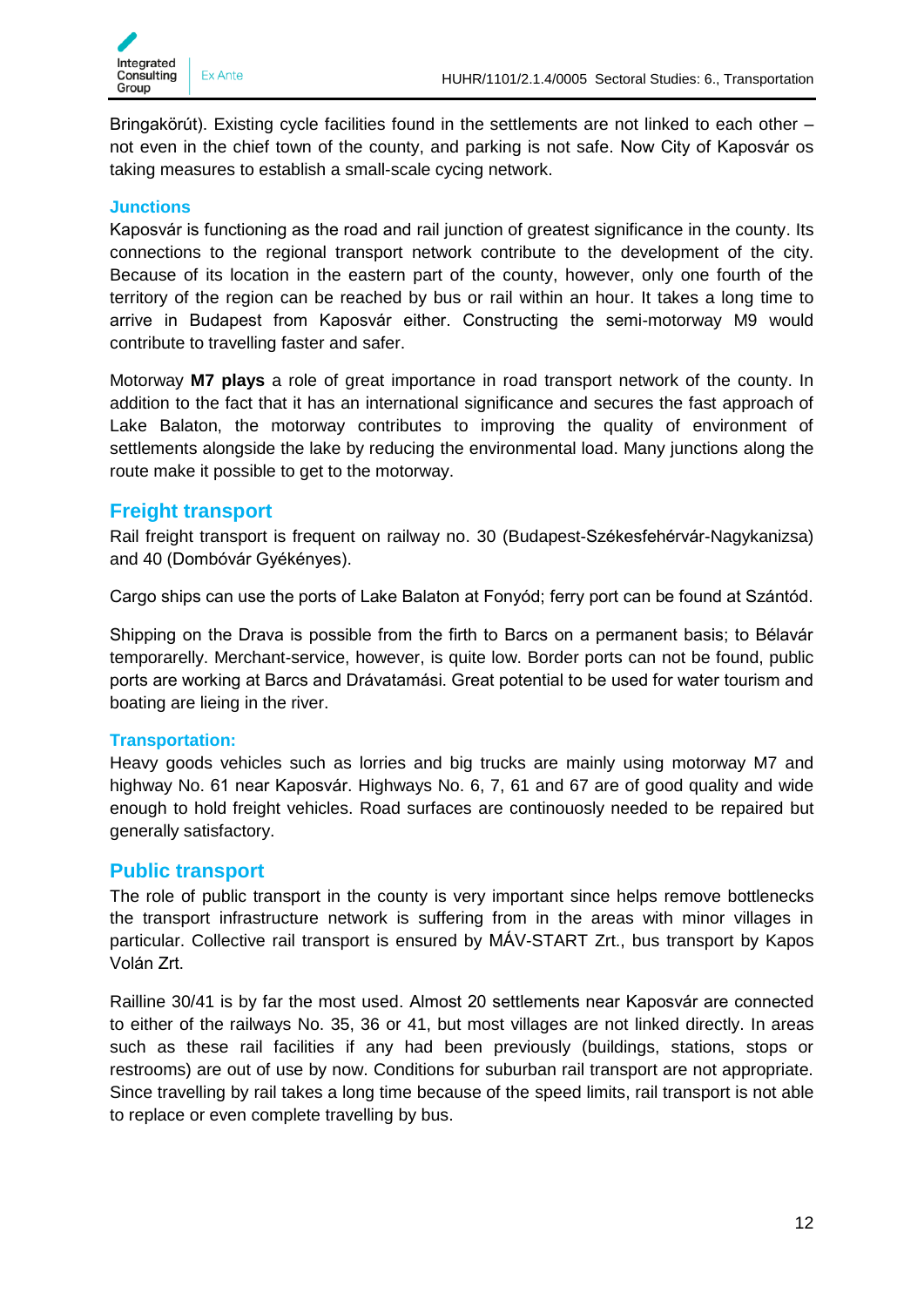

Opportunity to travelling by bus or coach is offered by Kapos Volán Zrt. in towns (Siófok, Fonyód, Tab, Marcali, Barcs, Csurgó, Nagyatád) except Kaposvár where local municipality is responsible for the operation.



**chart 1. Accessibility of Kaposvár from the settlements of the county (TEIR, 2012)**

From the chief town of the county 158 settlements can be reached by bus or coach directly. Kaposvár can be reached within half an hour from the neighbouring settlements only. It generally takes more than 90 minutes for people living in the northern and souther parts of the county like Barcs or surroundings of Siófok and Marcali to get here.

To ensure that all settlements are reached by bus or coach extra vehicles making bypasses have to be involved which costs a lot. Despite of this fact all the 245 settlements are connected to the transport network on weekdays (only for

reaching 71 settlements needs extra busses) . At weekends people from villages do not always have the chance to travel by bus or coach.

Passanger transport on Lake Balaton primarily serves for tourism purposes.

# <span id="page-12-0"></span>**Stakeholder analysis**

# <span id="page-12-1"></span>**Governmental institutions, authorities**

## <span id="page-12-2"></span>**Somogy County Governmental Office, Transport Inspectorate**

The Transport Inspectorate acting as the specialised body of the County Governmental Office is responsible for transport affairs happening in the administrative area of the county. The appeals against the decisions made by the Transport Inspectorate in first instance are judged by the National Transport Authority. The Inspectorate's main tasks are the followings: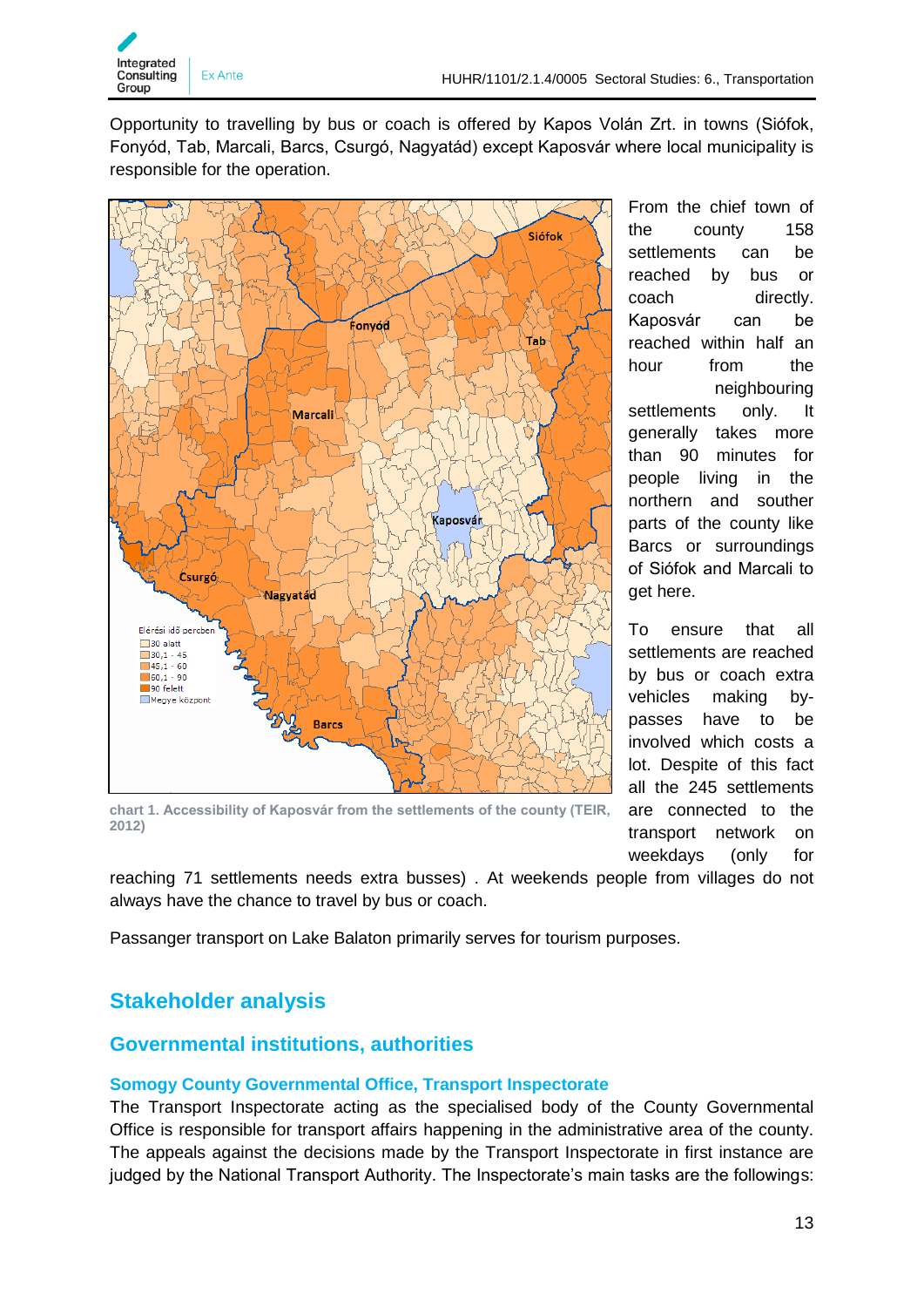permission issue for activities of technical testing stations; checking tolls; controlling the driving and rest periods of drivers of heavy duty vehicles; controlling the road transport of vehicles delivering dangerous goods; controlling the meeting the restrictions on heavy trucks; controlling the environmental suitability of vehicles and testing the drivers as well.

#### <span id="page-13-0"></span>**South Transdanubia Regional Development Agency**

The Agency acting as the intermediate body of South Transdanubia Operational Programme is responsible for implementing regional development programmes. In the period of 2007-13 the organisation helped implementing 904 projects financed by 241,7 billion HUF of support. The experience the organisation gained between 2007 and 13 is a great asset to be built upon and the use of it for cross-border cooperations is highly recommended.

#### <span id="page-13-1"></span>**Transport infrastructure operators and maintainers**

#### <span id="page-13-2"></span>**National Infrastructure Development Ltd. (NIF Ltd.)**

As a state-owned development company NIF implements economic and transport programmes. It manages projects invested to building highways, public roads and railway lines.

#### <span id="page-13-3"></span>**Hungarian Roads Management Company (Magyar Közút Ltd.)**

The Hungarian Roads Managament Company is responsible for maintaining and operating a more than 31.000 km long national (and county) level road network. The Hungarian Roads Management Company is working with the aim of ensuring all passengers a smooth transport. The activities carried out by the company include operating, service and maintenance tasks both in term of national public road network and motorway network.

#### <span id="page-13-4"></span>**MÁV Co. (Hungarian State Railways Ltd.)**

MAV is responsible for operating the whole railway infrastructure, and increasing the investments and developments in raillines. It also deals with coordinating subsidiaries. The task of the Railway Track Department is the operation, maintenance, reconstruction and development of the railway network as well as the sale of railway track services, and operation, surveillance and management of the train transport.

#### <span id="page-13-5"></span>**Passenger transport companies**

#### <span id="page-13-6"></span>**Máv-START Ltd.**

It act as the subsidiary of MÁV responsible for passenger transport, which has now been extended with other necessary supporting functions.

It should be noted that as part of the reorganization of MÁV Group, the MÁV-TRAKCIÓ Ltd. merged into MÁV START Ltd on 1 January 2014. The MÁV-TRAKCIÓ Ltd., the Hungarian railway towing company was one of the MÁV's subsidiaries previously.

#### <span id="page-13-7"></span>**SEFAG Ltd.**

In addition to its main activities, SEFAG Forestry and Wood Industy Ltd. is responsible for operating a light local railway at Mesztegnyő.

#### <span id="page-13-8"></span>**KASZÓ Ltd.**

KASZÓ Forestry Ltd is the operator of the light local railway at Kaszó.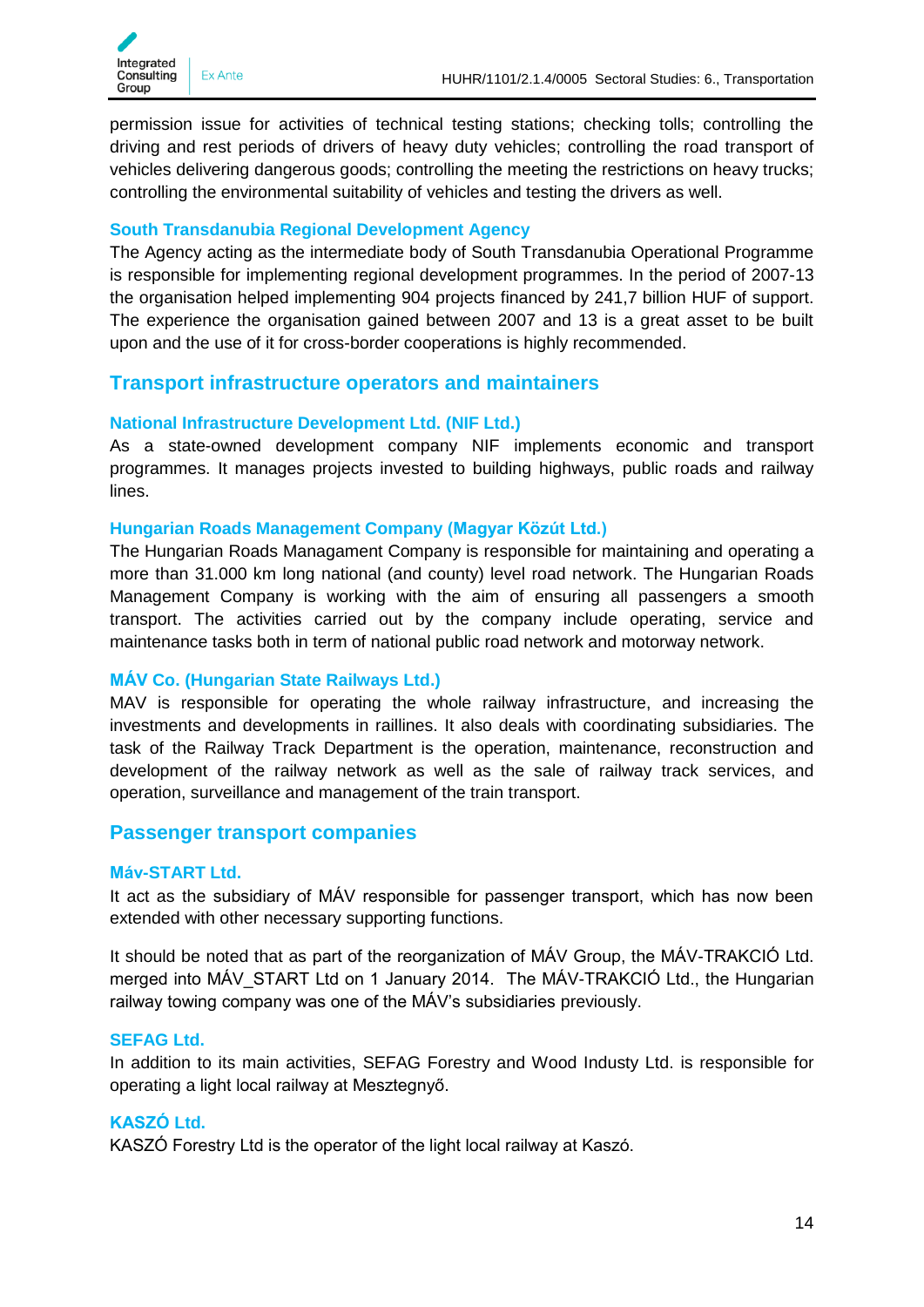

#### <span id="page-14-0"></span>**Kapos Volán Ltd.**

The state-owned company is working on both regional and local level by offering people to travel by bus or coach in settlements Fonyód, Marcali, Tab, Siófok, Csurgó, Nagyatád, Barcs. Due to the patterns of the county, the areas with small villages representing a big proportion in the settlement structure in particular, the Ltd. can create missing links where other transport services are not possible to use. Due to these facts the company suffers from more financial deficit than other regional public transport companies do and stands in need of continuous state aid.

#### <span id="page-14-1"></span>**Kaposvár Public Transport Ltd.**

The company operates the public transport in the county seat, it is owned by the municipality.

#### <span id="page-14-2"></span>**Balaton Shipping Ltd.**

The scheduled passenger transport and ferry transport in Lake Balaton is carried out by Balaton Shipping Co. Due to the location of the lake, the company do operate not only in Somogy county. It is owned by the municipalities of settlements providing public ports alongside the lake.

#### <span id="page-14-3"></span>**Freight transport companies**

#### <span id="page-14-4"></span>**Rail Cargo Hungaria**

The former MÁV Cargo Transport Ltd. came into the property of Rail Cargo Austria AG after the privatisation. As a member of the company group, it is one of the dominant rail cargo companies in Hungary.

# <span id="page-14-5"></span>**SWOT analysis**

| <b>Strength</b>                                                                                                                                                                                                                                                                                                                                                                                                                                                                                                                                                   | <b>Weakness</b>                                                                                                                                                                                                                                                                                                                                                                                                                                                                                                                                                                                                                                                                                             |
|-------------------------------------------------------------------------------------------------------------------------------------------------------------------------------------------------------------------------------------------------------------------------------------------------------------------------------------------------------------------------------------------------------------------------------------------------------------------------------------------------------------------------------------------------------------------|-------------------------------------------------------------------------------------------------------------------------------------------------------------------------------------------------------------------------------------------------------------------------------------------------------------------------------------------------------------------------------------------------------------------------------------------------------------------------------------------------------------------------------------------------------------------------------------------------------------------------------------------------------------------------------------------------------------|
| Many European (TEN-T) transport corridors<br>going across the county:                                                                                                                                                                                                                                                                                                                                                                                                                                                                                             | Somogy county is considered relativelly<br>isolated in terms of transport too:                                                                                                                                                                                                                                                                                                                                                                                                                                                                                                                                                                                                                              |
| $\rightarrow$ Road E71 (M7) - creating links<br>between Budapest and Slovenia and<br>Croatia via the county. It ensures a<br>connection of high quality for the<br>northern part of the county.<br>> Budapest-Gyékényes main railway<br>corridor - it is the most significant rail<br>line running through the county)<br>→ Budapest-Székesfehérvár-Siófok-<br>Nagykanizsa main railline<br>$\rightarrow$ Three light trains serving for tourism<br>purposes<br>$\rightarrow$ Southern parts of Balaton area are<br>easy to reach by train as well as by<br>road. | $\rightarrow$ The bypass roads, which can be<br>capable of superseding the low grade<br>town-crossing sections of the existing<br>main roads, have not been built yet<br>$\rightarrow$ Long town-crossing road sections<br>decelerate the traffic on the following<br>routes: main roads no. 61, 65, 66, 67<br>$\rightarrow$ Direct connections via highway or<br>good quality main roads to the<br>western, northwestern part of the<br>country and to the Hungarian Great<br>Plain are missing<br>$\rightarrow$ There is no main road of good quality<br>connection from Kaposvár to the<br>highway-network<br>$\rightarrow$ The rare crossing possibilities over<br>the river Drava and the lack of main |
| $\rightarrow$ Shipping on the Drava is possible<br>from the firth to Barcs on a<br>permanent basis; to Bélavár                                                                                                                                                                                                                                                                                                                                                                                                                                                    | roads to the southwestern direction<br>and the shortage of the border                                                                                                                                                                                                                                                                                                                                                                                                                                                                                                                                                                                                                                       |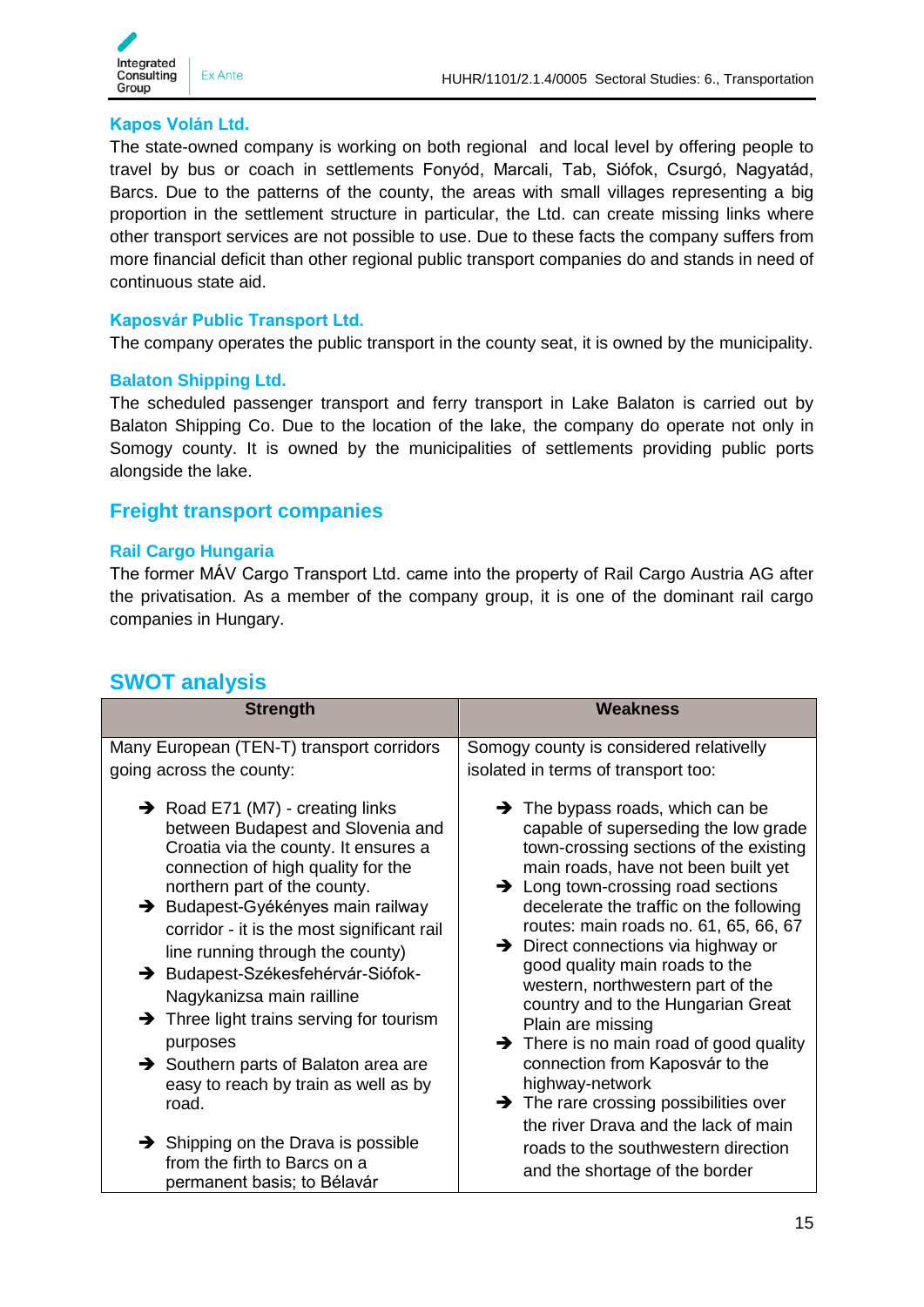

#### temporarelly

- → Hévíz-Balaton Airport is located in Zala county, but has a definite impact on economy of Somogy county
- $\rightarrow$  Established but currently unused airport at Taszár.
- $\rightarrow$  Transit traffic with less strain on the county road network.
- $\rightarrow$  A relatively good coverage of public transport network, each settlement to be reached at least on weekdays.

crossing points mean also a problem

- $\rightarrow$  There is only one crossingpoint at Lake Balaton, links to the north are weak
- $\rightarrow$  The transport situation of the county is exacerbated by the fact that the major part of the existing road network – regarding its structure, capacity, general condition – does not meet the demand expected
- $\rightarrow$  All railway sidelines have degraded, their traffic have decreased. The transport on the sidelines is slow; the average speed of 20-30 km/h is not extraordinary.
- $\rightarrow$  Regarding the external links with the adjacent Croatian territories, the low number of the road crossing points and the single rail crossing point at Gyékényes signal poor connections, which is a hindering factor in the field of cross-border cooperations.

These problems above have significant impact on the level and time of accessibility, and **they influence all sort of opportunities for development to a great extent.**.

- $\rightarrow$  The capacity of the railway network (in terms of quantity and quality as well) limits the potential for development.
- $\rightarrow$  The railway passenger facilities outside the main lines are almost completely missing.
- $\rightarrow$  The section of the Sió-canal located in Somogy county is barely navigable most of the year due to the low water level and the untended state of the water-course at some places.
	- $\rightarrow$  The ferry at Szántód is primarily serving for tourism and not leading the nationwide transit traffic.
- **Opportunity Threat →** Constructing M9 highway would create east-west connections, and increase the accessibility of Kaposvár → Upgrading main road no. 67 would improve access to motorway M7 from Kaposvár and reduce travel times  $\rightarrow$  Extending main road no. 67 towards the border and establishing a new link to Croatia by a new bridge  $\rightarrow$  Maintaining the railway sidelines with continuously decreasing demand, the ensuring modern operating conditions can only be achieved by increasing financial losses.  $\rightarrow$  The reconstruction of main roads and local roads and construction of bypass roads are costly investments.  $\rightarrow$  Since international railway and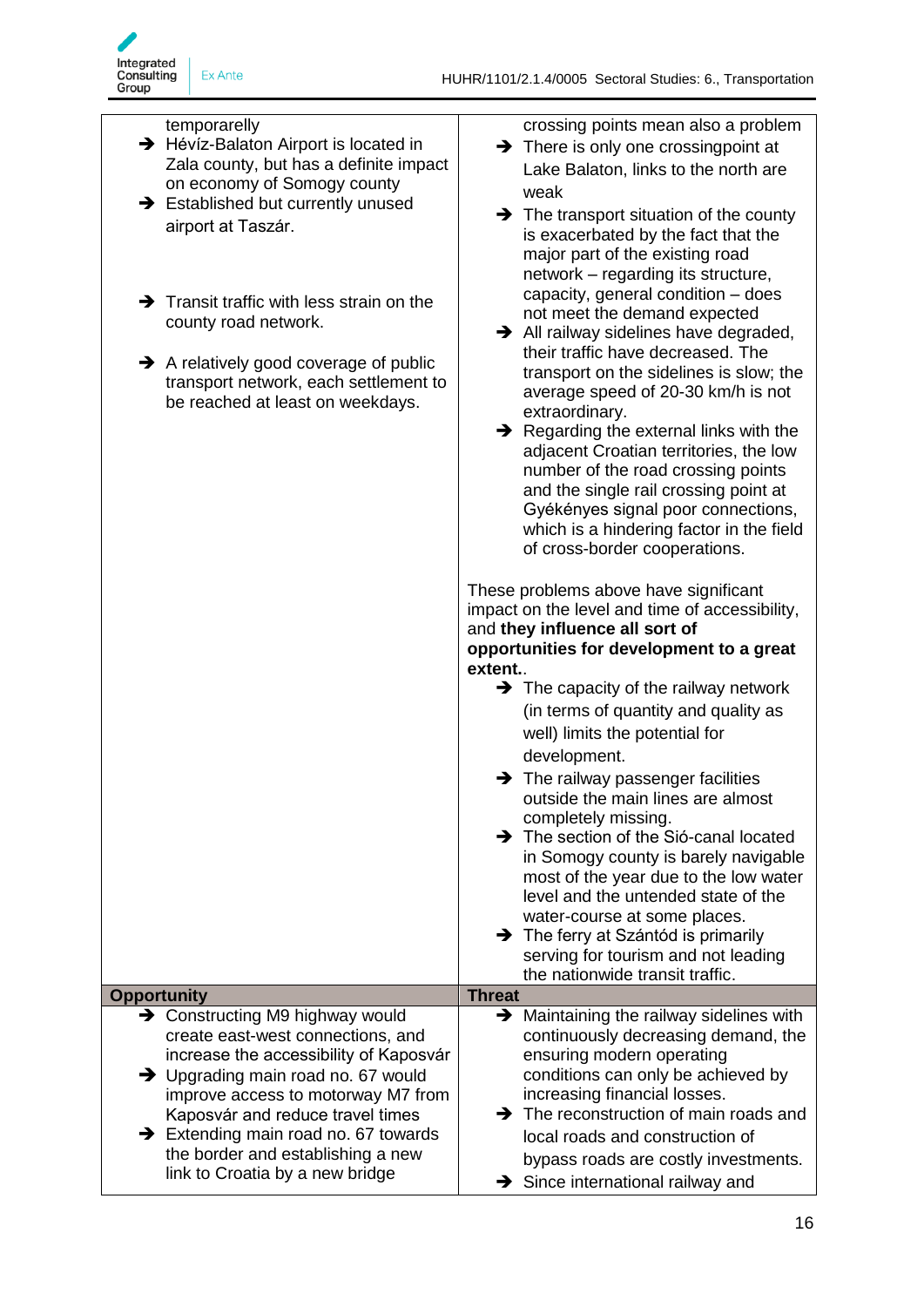spanning over the river Drava  $\rightarrow$  Suburban public transport of Kaposvár would be ensured by train by means of reorganisation of existing infrastructure.

Freight transport:

- $\rightarrow$  The existing rail infrastructure could be used more effectively for freight transport
- $\rightarrow$  The volume of freight transport on river Drava could be extended using existing freight ports
- $\rightarrow$  Intermodal hub can be established at Taszár Airport. The establishemnent of a freight railway station in Taszár could strengthen this project.

highway can be found only on the southern coast of Lake Balaton, thus evolving major logistics center in the county is implausible. (The exception could be Kaposvár and its area.)

- $\rightarrow$  Most of the county has poor accessibility value; it means a risk that only few external investments will be realised in the county.
- $\rightarrow$  Due to the few border crossing opportunities, the creation of crossborder cooperations will remain limited.
- → The loss of Kapos Volán can increase; the decreasing number of passengers or the losses can induce to cut down the territorial coverage of service.

# <span id="page-16-0"></span>**Identification of Key Challanges**

**First of all, the highways are necessary to be improved including ensuring a better tracing**, reducing the number of passages, carrying on ongoing rehabilitations and preparing new ones. These works would help highways meet the needs and ensure a more efficient road transport.

**Some settlements are short of connections to the cities** (e.g Tab–Lengyeltóti–Marcali, Kaposvár–Marcali); there are settlements to be reached by side-road only (e.g. Csurgó, Tab, Lengyeltóti). Deficiencies in the road transport network are mostly due to the geographical characteristics of the region but unfortunately are to blame for the decrease in the functions of settlements. Connections between cities and settlements found in their surroundings are poor. It happens quite often to take a by-pass to reach the neighbouring settlement (e.g. Karád–Somogymeggyes etc.). Close to one third of settlements are with dead end and being addressed differently: the situation of a settlement approachable easily even by a side road connected to a main road with good connections is favourable since it doesn't suffer from heavy traffic crossing the settlement. A settlement, however, also approachable by side-road connected to a main road with worse connections can make the area lagging behind. (The most villages with dead end are in the surroundings of Tab, Zselic and north from Kaposvár.)

**Attention should be paid to the area of Marcali– Lengyeltóti–Tab where the number of roads is the lowest for a long time.** No connections between the cities and their surroundings built and a lot of settlements with dead end are located here. New section of highway No. 67 will be numbered as 671connecting Sávoly - Marcali - Somogyvár - Gamás - Törökkoppány – Nagykónyi will be started to construct in 2025-2027 the earliest.

**Low capacity (in volume and speed) of rail transport network sets a bar against the development of the region.** It would be necessary to transform at least the main railway routes (30 and 41) into double-track lines and increase the speed limit to 160km/h maximum.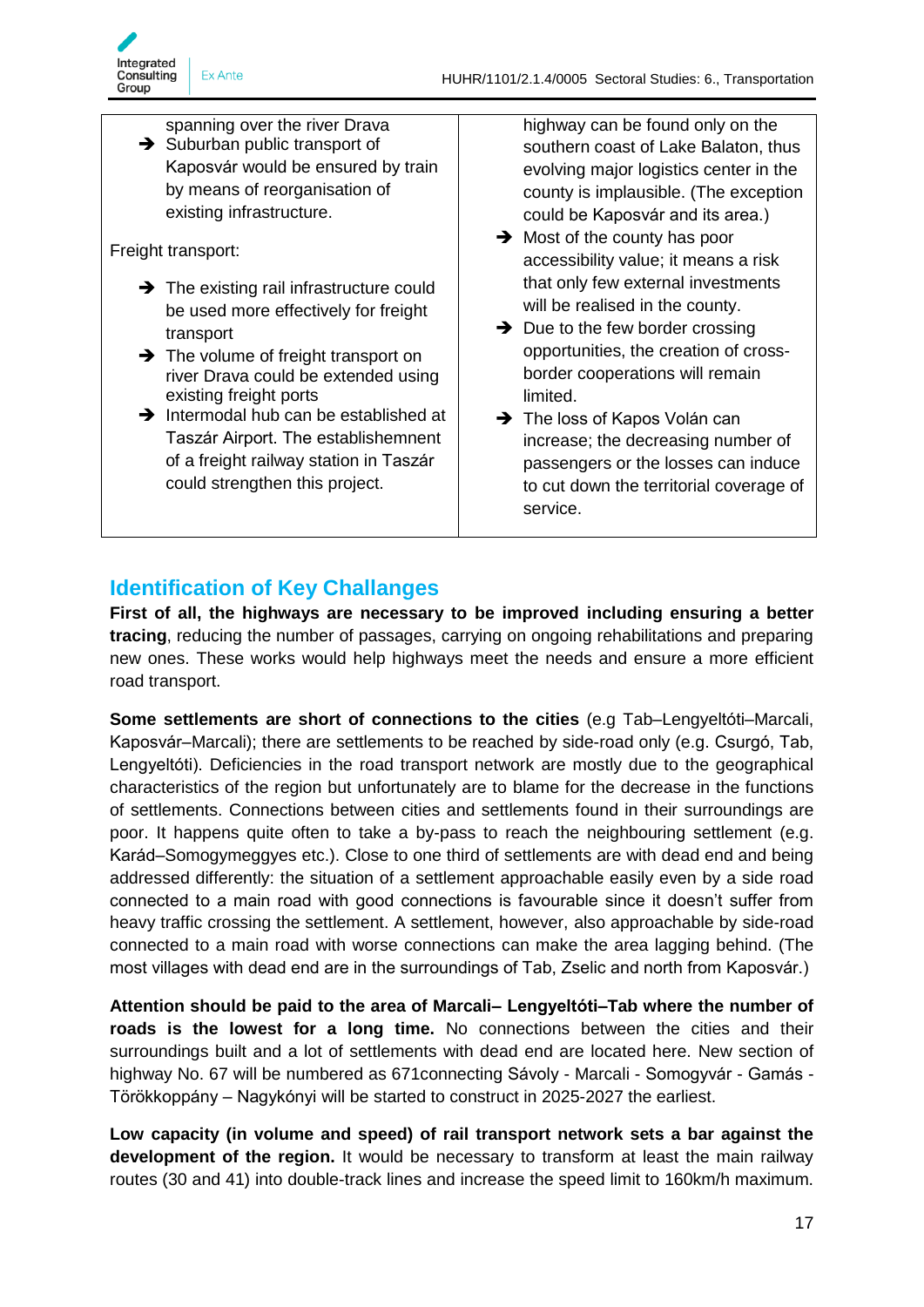Maintainance of railway facilities built in the beginning of  $20<sup>th</sup>$  century costs a lot; the need for their reconstruction however is justified. After implementing developments rail line running from Dombóvár to Gyékényes (41) would be one of the main transport corridors in the region, ensuring the appropriate connection either to the capital or the cross-border regions.

**Crossing the border by rail could be solved at Barcs (there is a railway line in Croatia running along a few kilometers far from the border) and a further road border crossing point could be opened between Barcs and Berzence including a building of a bridge over the river Drava.**

Connecting Szentgyörgyvár in Croatia and Nagyatád in Hungary would help to build longterm cross-border partnerships but that needs to construct new roads as well (partly in the area of a National Park).

**Public transport continuously needs national financial support to run.** Operation of managing companies cannot be alterred without reducing some range of services; introduction of new services also require quite a lot support. Maintainance and modernisation of railway lines knowing the fact that volume of rail traffic suffers from continuous decline also costs a lot.

- **1. First of all, the highways are necessary to be improved including ensuring a better tracing.**
- **2. Some settlements are short of connections to the cities.**
- **3. Low capacity (in volume and speed) of rail transport network sets a bar against the development of the region.**
- **4. There are limitations regarding border crossings.**
- **5. Attention should be paid to the area of Marcali– Lengyeltóti–Tab where the number of roads is the lowest for a long time.**
- **6. Public transport continuously needs national financial support to run.**

# <span id="page-17-0"></span>**Cross-sectoral Linkages**

# <span id="page-17-1"></span>**Agriculture**

Ensuring high level of transport infrastructure is crucial for the transportation of agricultural outcomes and products. Capacity of road transport infrastructure in Somogy county proves to be enough for serving the needs of the sector but some improvements by constructing more by-passes around the settlements would contribute to approaching the region better and reducing transportation costs. Any road development would be for benefit of local agriculture. This is particularly true for those branches where crops need to be processed quickly, e.g sugar industry (the only sugar plant of the country is found in Somogy).

Rail can also be profiting from the results of road developments.

It would be worth using the river Drava to deliver goods in bulk.

It is recommended to transform vehicles of public transport into eco- and environment-frienly means that consume biogas or bio fuel. Using locally produced bio fuels could strengthen the co-operation between farmers and public transport companies.